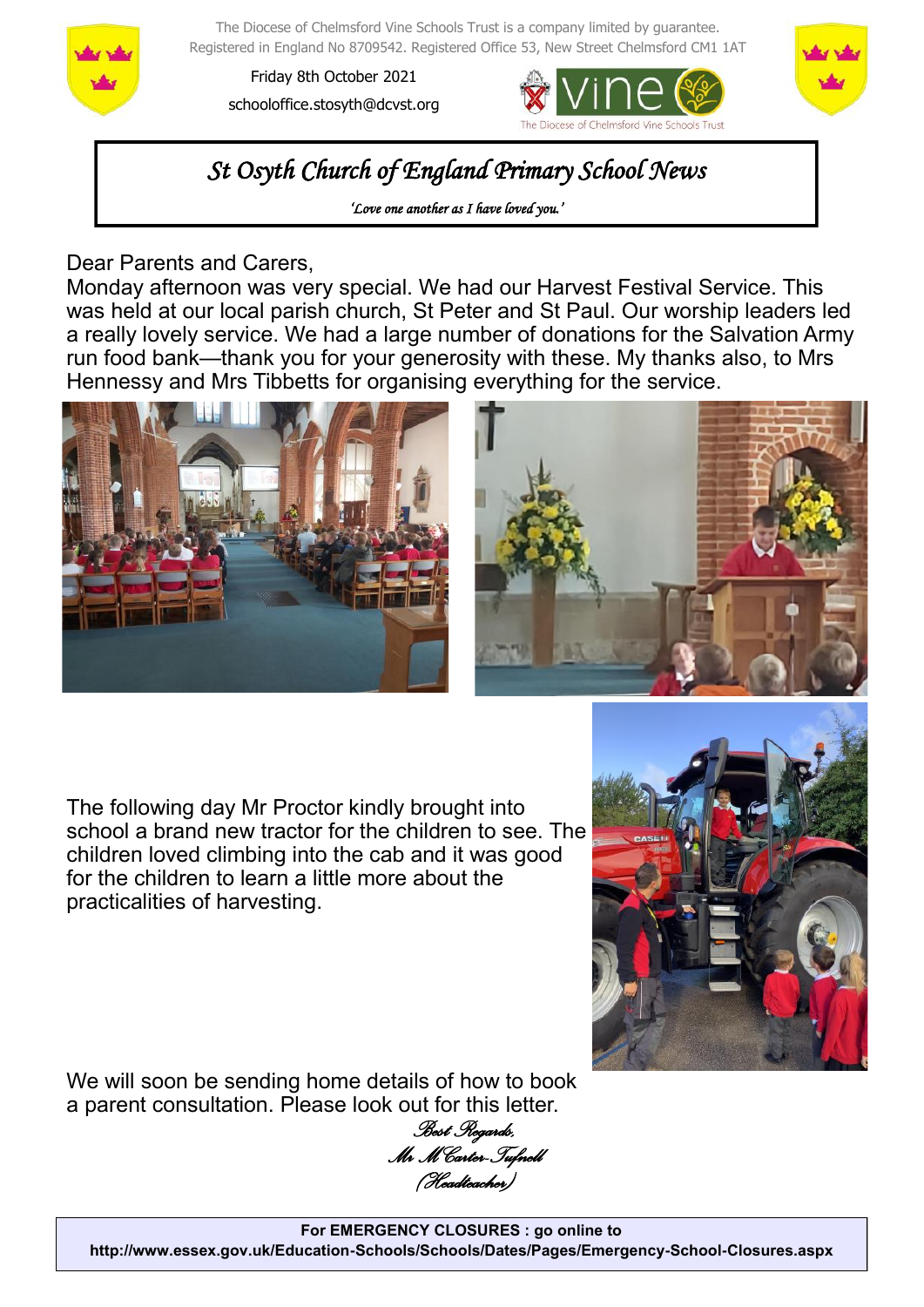### **School dinners - bookings can now be made until October Half Term**

Dinner bookings need to be made online, please select your meal choices and add the items to the basket before proceeding to the checkout. If your child is eligible for free school meals or universal infant free school meals you also need to complete the checkout process but you will not be charged.

**If you think you may be eligible for free school meals please contact the school office for a form.** 



#### **FREE gardening equipment for our school**

For every £10 you spend (in store or online) at Morrisons, you'll get a Grow Token. Download the MyMorrisons app today to start collecting Grow Tokens and you can choose St Osyth C of E Primary to donate your tokens to. We will be able to exchange the Grow Tokens for FREE gardening

equipment to get kids growing.



The application period for admission to Year 7 in secondary schools for September 2022 opened on 10 September 2021. Applications can be made online, using the website [www.essex.gov.uk/admissions](https://gbr01.safelinks.protection.outlook.com/?url=http%3A%2F%2Fwww.essex.gov.uk%2Fadmissions&data=04%7C01%7Cschooloffice.stosyth%40dcvst.org%7C2ef6e01cd56c4e7563a108d9743e1791%7C282c78034b8f4fbda3841682df47e3ad%7C1%7C0%7C637668632287896541%7CUnknown%7CTWFpb) the closing date is **31 October 2021**.

All children must have a full **named** PE kit in school every day.

# **PE Kit: Black shorts, White t-shirt, Plimsols**

## **Additional items allowed for outside: Plain tracksuit bottoms, top and trainers**

Children can wear a Fitbit (or similar) to school, but it is their responsibility to keep it safe during the day.



**All watches, Fitbits and earrings need to be removed for P.E lessons.**



Street Tag is a free child and family-friendly mobile application that uses virtual tags to incentivize communities and families to become more physically active and boost mental health.



 **Join our school Team (see letter for full details)**

**Its not too late to sign up, a brand new competition starts 12th October 2021**



# **PTFA Firework Event**

The display will be held on the school playing field on Thursday 4 November 2021. Gates will open at 5.00 pm and the professional display will start at 7pm. Tickets are priced at £5 per person, under 3's are



free. To claim your **FREE TICKET**, make your purchase through School Money, less one ticket than you require. On collection of your purchase, you will also receive your **FREE TICKET** 



**Breakfast Club** is open from 7.45am for **all ages**, costing **£3.00 per session**.

Please accompany your children into the school office, the children have breakfast and a chance to play. If you unexpectedly need to use Breakfast Club your child can be booked in on arrival, but payment must be made before the end of the day.



 **These sessions must be booked and paid for on school money in advance**.